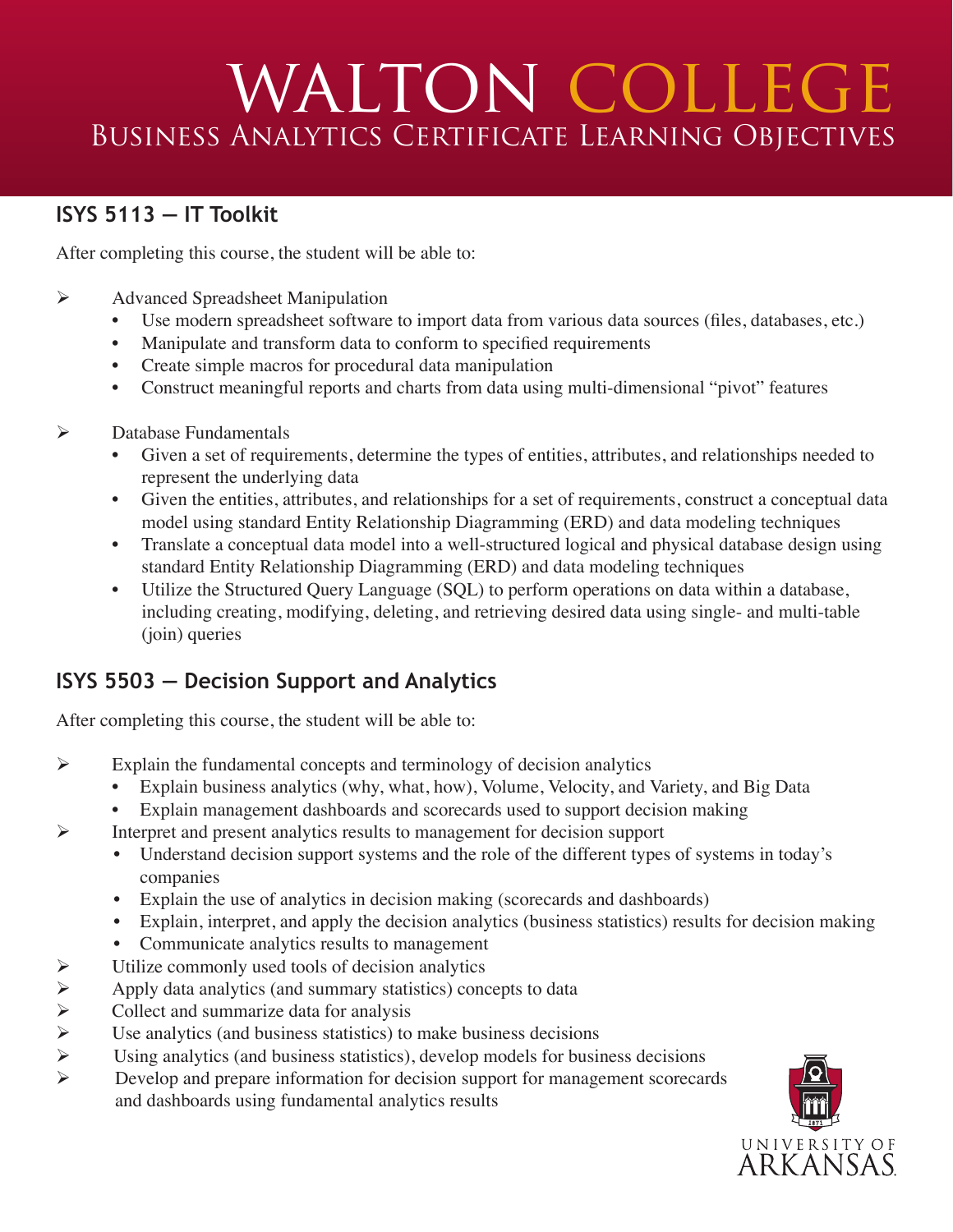# WALTON COLLEGE Business Analytics Certificate Learning Objectives

#### **ISYS 5833 – Data Management**

After completing this course, the student will be able to:

- $\triangleright$  Database Foundations
	- Describe the advantages and disadvantages of the relational database approach
	- Describe the components and architecture of relational database management systems (DBMS)
	- Explain the differences between types of database architectures
	- Describe the fundamental activities performed by data and database administrators
	- Describe the activities involved in database development, and their relationship to information systems development activities
- $\triangleright$  Intermediate Database Topics
	- Utilize SQL Data Definition Language (DDL) to create and maintain relational databases
	- Utilize SQL Data Manipulation Language (DML) to create, read, update, and delete data in relational databases
	- Construct SQL queries of moderate to high complexity to retrieve data from a relational database
- $\triangleright$  Data Warehousing
	- Explain the fundamental concepts and need for data warehouses
	- Create a dimensional model to represent data warehouse requirements, and implement the model in a relational DBMS
	- Integrate data from multiple sources using an ETL tool to load data into a data warehouse
	- Utilize Online Analytical Processing (OLAP) and SQL to visualize and analyze data contained in a data warehouse
- $\triangleright$  Emerging Topics
	- Describe the concept of in-memory computing, and explain the implications on database and data warehouse design and use.
	- Explain ethical decision making with its components and be able to further develop an ethical decision making model as an IT professional, specifically with regard to data (e.g. security, privacy)
	- Explain the concept of cloud computing and its implications for data management
	- Describe how "big data", relational databases, and data warehouses relate to data mining and business analytics